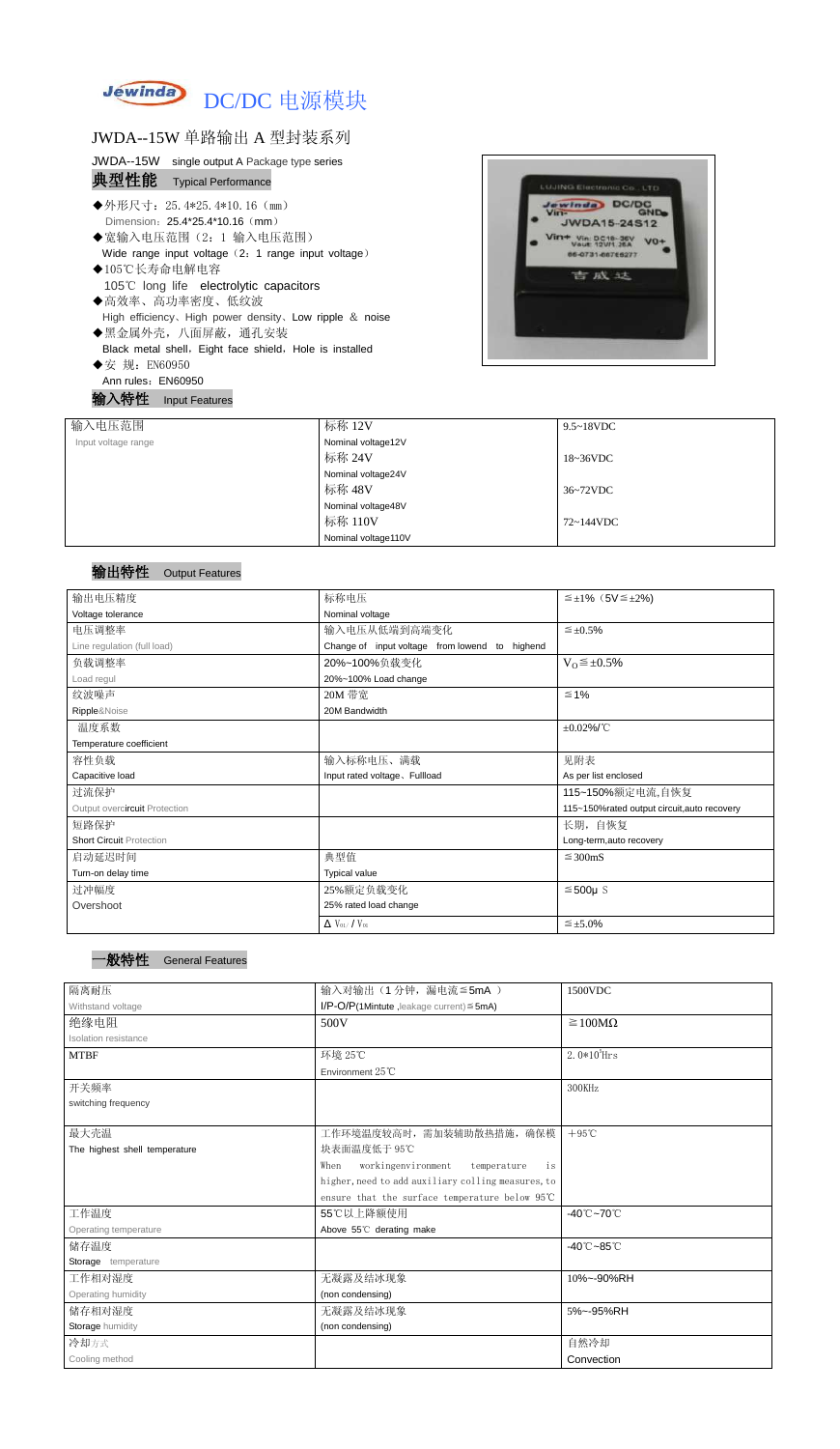#### 容性负载 Capacitive Load

#### 命名方式 Naming Rules



## 产品选型 Product selection

注:因篇幅有限,以上只是部分产品列表,若需列表以外产品,请与本公司销售部联系。

输出纹波噪声(峰-峰值)的测量,请参照模块测试说明中介绍的方法进行。

Note:Due to space limitations ,the above list is only for some products, If other than a list of products, please contact the Company's sales department. Output ripple noise measurement (peak - peak), please refer to the module test notes method is introduced.







管脚定义 Pin Assignments

| Vout:5V         |              | Vout: $12V$ , $15V$ |              | Vout:24V        |             |
|-----------------|--------------|---------------------|--------------|-----------------|-------------|
| 推荐值             | 最大值          | 推荐值                 | 最大值          | 推荐值             | 最大值         |
| Recommendations | Maximum      | Recommendations     | Maximum      | Recommendations | Maximum     |
| $1000\mu F$     | $4700 \mu F$ | $470 \mu F$         | $2200 \mu F$ | $100 \mu F$     | $470 \mu F$ |

| 产<br>型<br>品<br>号 | 输入电压范围        | 输出电压           | 输出电流           | 纹波噪声           | 效率         |  |
|------------------|---------------|----------------|----------------|----------------|------------|--|
|                  | Input voltage | Output voltage | Output current | <b>R</b> &N    |            |  |
| Model No.        | $V_{in}$      | V <sub>O</sub> | $I_{\rm O}$    | $V$ (p-p) $mV$ | Efficiency |  |
| JWDA15-12S5      |               | 5V             | 3.00A          | 50             | 87%        |  |
| JWDA15-12S12     | $9.5 - 18V$   | 12V            | 1.25A          | 100            | 88%        |  |
| JWDA15-12S15     |               | 15V            | 1.00A          | 100            | 88%        |  |
| JWDA15-12S24     |               | 24V            | 0.63A          | 120            | 88%        |  |
| JWDA15-24S5      |               | 5V             | 3.00A          | 50             | 87%        |  |
| JWDA15-24S12     | $18 - 36V$    | 12V            | 1.25A          | 100            | 88%        |  |
| JWDA15-24S15     |               | 15V            | 1.00A          | 100            | 88%        |  |
| JWDA15-24S24     |               | 24V            | 0.63A          | 120            | 88%        |  |
| JWDA15-48S5      |               | 5V             | 3.00A          | 50             | 87%        |  |
| JWDA15-48S12     | $36 - 72V$    | 12V            | 1.25A          | 100            | 88%        |  |
| JWDA15-48S15     |               | 15V            | 1.00A          | 100            | 88%        |  |
| JWDA15-4824      |               | 24V            | 0.63A          | 120            | 88%        |  |
| JWDA15-110S5     |               | 5V             | 3.00A          | 50             | 87%        |  |
| JWDA15-110S12    | 66~160V       | 12V            | 1.25A          | 100            | 88%        |  |
| JWDA15-110S15    |               | 15V            | 1.00A          | 100            | 88%        |  |
| JWDA15-110S24    |               | 24V            | 0.63A          | 120            | 88%        |  |

| ү 111∓ | <br>the contract of the contract of | v |  |
|--------|-------------------------------------|---|--|